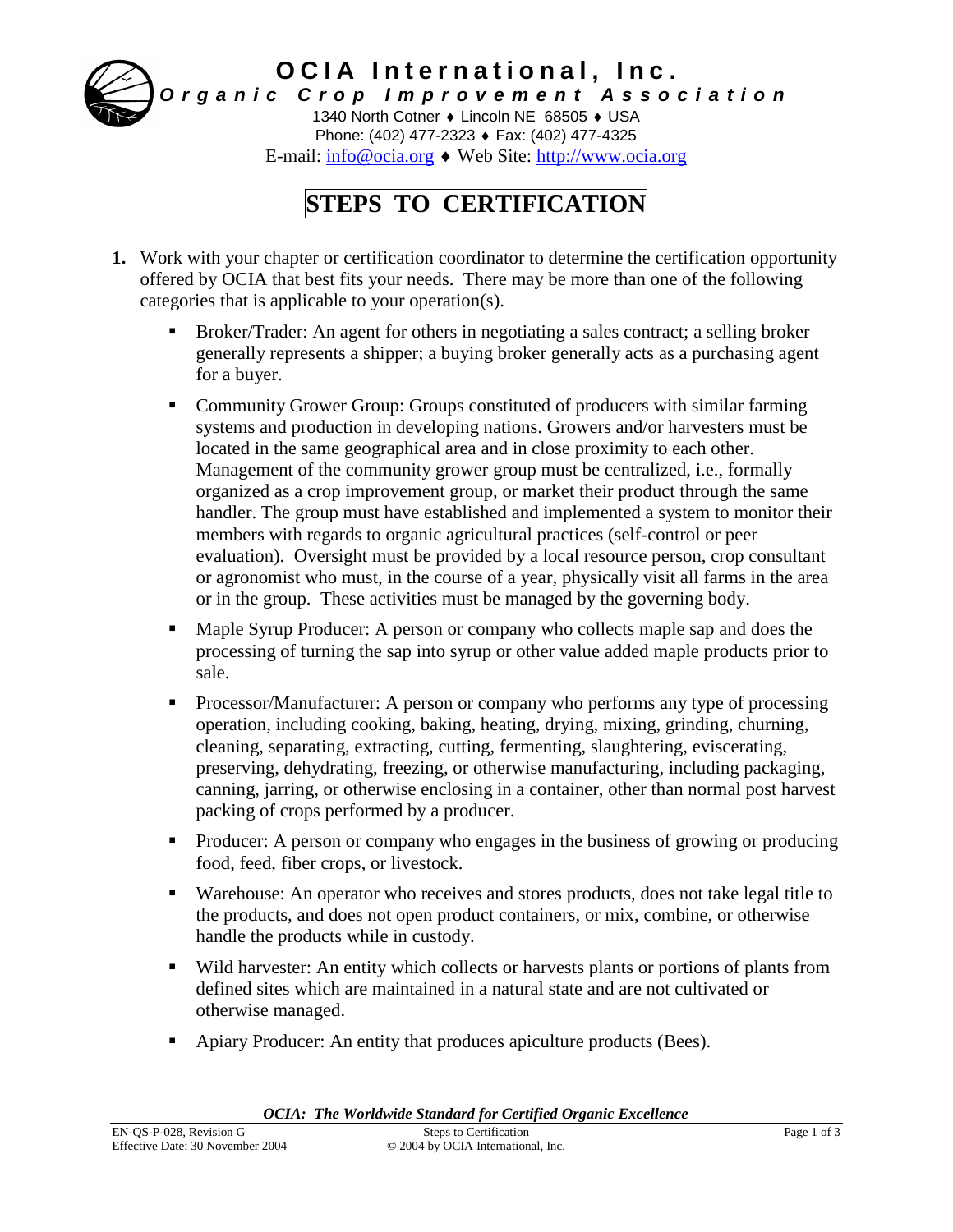- **2.** Determine where your markets will be located and where your product may end up in its final consumer package. This will tell you what certifications and/or verification programs you will need to sell your product as organic. Review the *Descriptions of Certifications and Verifications Offered by OCIA* and select the certifications and verifications that best suit your markets.
- **3.** Comply with OCIA Standards and Bylaws, applicable Governmental Regulations to which OCIA is accredited, and/or certification requirements*.*
- **4.** Maintain documentation to support compliance to programs applied for. This is called an audit trail. Records must be kept for at least 5 years once you are certified. Farmers must keep audit trail documents during their 3-year transition.
- **5.** Complete applicable questionnaires and required supplemental documentation provided to you by your chapter or certification coordinator.
- **6.** Complete, sign and date *Associate Licensing Agreement (ALA)*.
- **7.** Pay appropriate non-refundable certification fees.

**8.** If you have been previously certified, or have applied for certification with another certification agency, please include the following with your application materials:

- Name of certifying agent
- Date (year) of previous application
- Outcome of application (certification decision)
- Copies of certificate, Notice(s) of Noncompliance, and/or Denial, Proposed Suspension, Proposed Revocation, Suspension or Revocation of certification
- Description of actions taken to correct any noncompliances noted, including evidence of correction of noncompliances.

**9.** Questionnaires and other documentation are reviewed. If your operation appears to be certifiable, your chapter or certification coordinator will assign an inspector for your operation. Inspection fees are non-refundable and must be paid before the inspection is authorized.

- **10.** An annual on-site inspection is required of each production unit, facility, and site that is included in the operation for which certification is requested. An authorized representative of the operation who is knowledgeable about the operation must be present. The initial inspection may be delayed for up to 6 months, if necessary, to conduct the inspection at a time when compliance can be verified.
- **11.** A copy of the inspection report (and test results, if samples are taken for testing) is provided to you.
- **12.** The complete file, consisting of the operation's organic system plan (questionnaire), required supplemental documents/information, and inspection documentation, is reviewed to